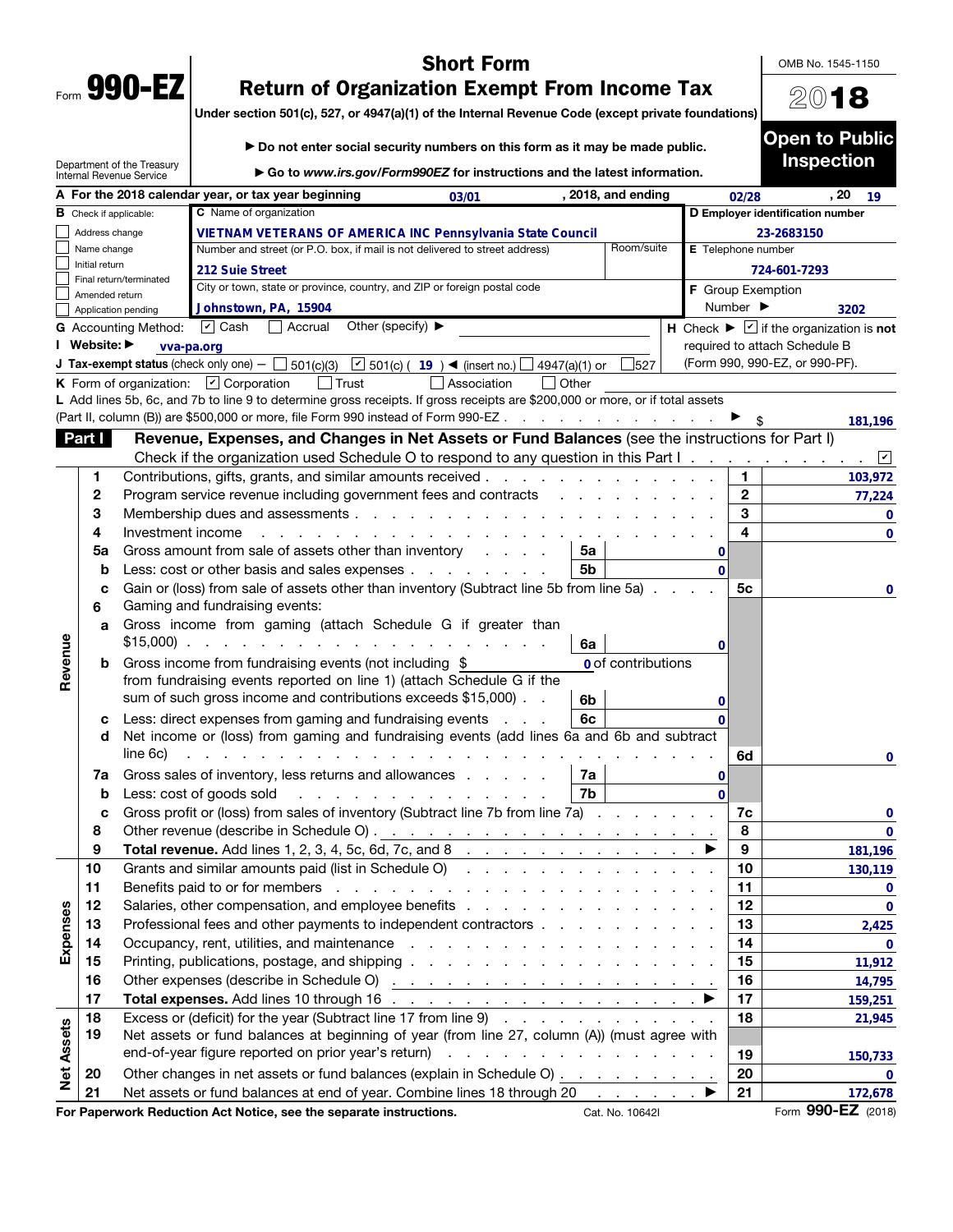| Part II          | Form 990-EZ (2018)<br><b>Balance Sheets</b> (see the instructions for Part II)                                                                                                     |                                                                              |                                                                                     |                                                                                                                          |             | Page 2                                                     |
|------------------|------------------------------------------------------------------------------------------------------------------------------------------------------------------------------------|------------------------------------------------------------------------------|-------------------------------------------------------------------------------------|--------------------------------------------------------------------------------------------------------------------------|-------------|------------------------------------------------------------|
|                  | Check if the organization used Schedule O to respond to any question in this Part II $\ldots$ , $\ldots$                                                                           |                                                                              |                                                                                     |                                                                                                                          |             |                                                            |
|                  |                                                                                                                                                                                    |                                                                              |                                                                                     | (A) Beginning of year                                                                                                    |             | (B) End of year                                            |
| 22               | Cash, savings, and investments                                                                                                                                                     |                                                                              |                                                                                     | 150,733 22                                                                                                               |             | 172,678                                                    |
| 23               | Land and buildings. $\ldots$ $\ldots$ $\ldots$ $\ldots$ $\ldots$ $\ldots$                                                                                                          |                                                                              |                                                                                     |                                                                                                                          | 0 23        | $\Omega$                                                   |
| 24               | Other assets (describe in Schedule O) <u>.</u>                                                                                                                                     |                                                                              |                                                                                     |                                                                                                                          | 0 24        | $\mathbf{0}$                                               |
| 25               | Total assets                                                                                                                                                                       |                                                                              |                                                                                     | 150,733 25                                                                                                               |             | 172,678                                                    |
| 26               | <b>Total liabilities</b> (describe in Schedule O) $\cdots$ $\cdots$ $\cdots$ $\cdots$ $\cdots$ $\cdots$                                                                            |                                                                              |                                                                                     |                                                                                                                          | 0 26        | $\Omega$                                                   |
| 27               | Net assets or fund balances (line 27 of column (B) must agree with line 21)                                                                                                        |                                                                              |                                                                                     | 150,733 27                                                                                                               |             | 172,678                                                    |
| Part III         | Statement of Program Service Accomplishments (see the instructions for Part III)                                                                                                   |                                                                              |                                                                                     |                                                                                                                          |             |                                                            |
|                  | Check if the organization used Schedule O to respond to any question in this Part III                                                                                              |                                                                              |                                                                                     |                                                                                                                          |             | <b>Expenses</b>                                            |
|                  | What is the organization's primary exempt purpose?                                                                                                                                 | See Schedule O, Statement 1                                                  |                                                                                     |                                                                                                                          |             | (Required for section                                      |
|                  | Describe the organization's program service accomplishments for each of its three largest program services,                                                                        |                                                                              |                                                                                     |                                                                                                                          |             | $501(c)(3)$ and $501(c)(4)$<br>organizations; optional for |
|                  | as measured by expenses. In a clear and concise manner, describe the services provided, the number of<br>persons benefited, and other relevant information for each program title. |                                                                              |                                                                                     |                                                                                                                          |             | others.)                                                   |
| 28               | Provided veteran claims assistance \$118,192, Homeless Veterans \$1,000. Veterans in the justice system                                                                            |                                                                              |                                                                                     |                                                                                                                          |             |                                                            |
|                  | \$957, Hurricane Harvey Relief \$500, Veterans in Need \$4,270                                                                                                                     |                                                                              |                                                                                     |                                                                                                                          |             |                                                            |
|                  |                                                                                                                                                                                    |                                                                              |                                                                                     |                                                                                                                          |             |                                                            |
|                  | (Grants \$<br>103,250) If this amount includes foreign grants, check here                                                                                                          |                                                                              |                                                                                     |                                                                                                                          | 28a         | 124,919                                                    |
| 29               |                                                                                                                                                                                    |                                                                              |                                                                                     |                                                                                                                          |             |                                                            |
|                  |                                                                                                                                                                                    |                                                                              |                                                                                     |                                                                                                                          |             |                                                            |
|                  |                                                                                                                                                                                    |                                                                              |                                                                                     |                                                                                                                          |             |                                                            |
|                  | (Grants \$                                                                                                                                                                         | ) If this amount includes foreign grants, check here $\ldots$ $\blacksquare$ |                                                                                     |                                                                                                                          | 29a         |                                                            |
| 30               |                                                                                                                                                                                    |                                                                              |                                                                                     |                                                                                                                          |             |                                                            |
|                  |                                                                                                                                                                                    |                                                                              |                                                                                     |                                                                                                                          |             |                                                            |
|                  |                                                                                                                                                                                    |                                                                              |                                                                                     |                                                                                                                          |             |                                                            |
|                  | (Grants \$                                                                                                                                                                         | ) If this amount includes foreign grants, check here                         |                                                                                     |                                                                                                                          | <b>30a</b>  |                                                            |
|                  |                                                                                                                                                                                    |                                                                              |                                                                                     |                                                                                                                          |             |                                                            |
|                  | (Grants \$                                                                                                                                                                         | 0) If this amount includes foreign grants, check here                        |                                                                                     |                                                                                                                          | 31a         | 0                                                          |
|                  | 32 Total program service expenses (add lines 28a through 31a)                                                                                                                      |                                                                              |                                                                                     |                                                                                                                          | 32          | 124,919                                                    |
| <b>Part IV</b>   | List of Officers, Directors, Trustees, and Key Employees (list each one even if not compensated-see the instructions for Part IV)                                                  |                                                                              |                                                                                     |                                                                                                                          |             |                                                            |
|                  | Check if the organization used Schedule O to respond to any question in this Part IV                                                                                               |                                                                              |                                                                                     |                                                                                                                          |             |                                                            |
|                  | (a) Name and title                                                                                                                                                                 | (b) Average<br>hours per week<br>devoted to position                         | (c) Reportable<br>compensation<br>(Forms W-2/1099-MISC)<br>(if not paid, enter -0-) | (d) Health benefits,<br>contributions to employee (e) Estimated amount of<br>benefit plans, and<br>deferred compensation |             | other compensation                                         |
|                  | <b>Thomas Haberkorn</b>                                                                                                                                                            | 25.00                                                                        | 0                                                                                   |                                                                                                                          | $\mathbf 0$ | $\mathbf 0$                                                |
| <b>President</b> |                                                                                                                                                                                    |                                                                              |                                                                                     |                                                                                                                          |             |                                                            |
|                  | <b>Larry Googins</b>                                                                                                                                                               | 5.00                                                                         | 0                                                                                   |                                                                                                                          | 0           | 0                                                          |
|                  | <b>Executive VP</b>                                                                                                                                                                |                                                                              |                                                                                     |                                                                                                                          |             |                                                            |
|                  | <b>Timothy Susengill</b>                                                                                                                                                           | 25.00                                                                        | 0                                                                                   |                                                                                                                          | $\Omega$    | $\Omega$                                                   |
|                  | <b>Vice Preident</b>                                                                                                                                                               |                                                                              |                                                                                     |                                                                                                                          |             |                                                            |
|                  | <b>Barry Willever</b>                                                                                                                                                              | 5.00                                                                         | $\mathbf 0$                                                                         |                                                                                                                          | 0           | $\Omega$                                                   |
|                  | <b>Vice Preident</b>                                                                                                                                                               |                                                                              |                                                                                     |                                                                                                                          |             |                                                            |
|                  | <b>Richard Smith</b>                                                                                                                                                               | 10.00                                                                        | 0                                                                                   |                                                                                                                          | 0           | 0                                                          |
|                  | <b>Vice President</b>                                                                                                                                                              |                                                                              |                                                                                     |                                                                                                                          |             |                                                            |
|                  | <b>Frank Lee Corfield</b>                                                                                                                                                          | 10.00                                                                        | 0                                                                                   |                                                                                                                          | 0           | 0                                                          |
| <b>Secretary</b> |                                                                                                                                                                                    |                                                                              |                                                                                     |                                                                                                                          |             |                                                            |
|                  | <b>Jake Barsottini</b>                                                                                                                                                             | 10.00                                                                        | 0                                                                                   |                                                                                                                          | 0           | 0                                                          |
|                  | <b>Treasurer</b>                                                                                                                                                                   |                                                                              |                                                                                     |                                                                                                                          |             |                                                            |
|                  | <b>Bob O'Niel</b>                                                                                                                                                                  | 5.00                                                                         | 0                                                                                   |                                                                                                                          | 0           | 0                                                          |
| <b>Director</b>  |                                                                                                                                                                                    |                                                                              |                                                                                     |                                                                                                                          |             |                                                            |
|                  | <b>George Puzio</b>                                                                                                                                                                | 10.00                                                                        | 0                                                                                   |                                                                                                                          | 0           | 0                                                          |
| <b>Director</b>  |                                                                                                                                                                                    |                                                                              |                                                                                     |                                                                                                                          |             |                                                            |
|                  | <b>Steve Lakernick</b>                                                                                                                                                             | 5.00                                                                         | 0                                                                                   |                                                                                                                          | 0           | 0                                                          |
| <b>Director</b>  |                                                                                                                                                                                    |                                                                              |                                                                                     |                                                                                                                          |             |                                                            |
|                  |                                                                                                                                                                                    |                                                                              | 0                                                                                   |                                                                                                                          | $\Omega$    | 0                                                          |
|                  | <b>Gary Letterhouse</b>                                                                                                                                                            | 5.00                                                                         |                                                                                     |                                                                                                                          |             |                                                            |
| <b>Director</b>  |                                                                                                                                                                                    |                                                                              |                                                                                     |                                                                                                                          |             |                                                            |
|                  | (Continued on Schedule O, Statement 2)                                                                                                                                             |                                                                              |                                                                                     |                                                                                                                          |             |                                                            |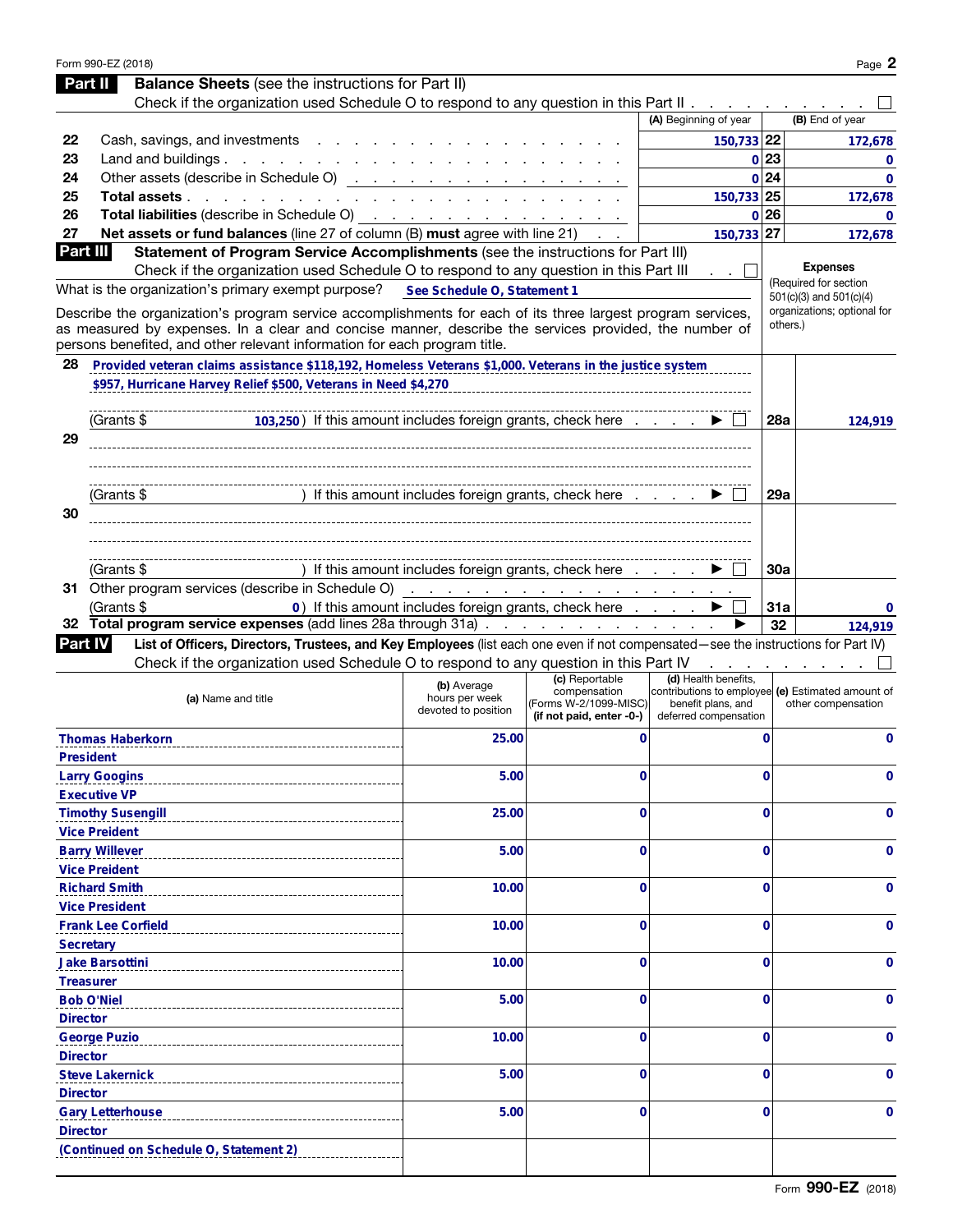|                          | Form 990-EZ (2018)                                                                                                                                                                                                                                                                                                                                                                                                                                               |                 |            | Page 3         |
|--------------------------|------------------------------------------------------------------------------------------------------------------------------------------------------------------------------------------------------------------------------------------------------------------------------------------------------------------------------------------------------------------------------------------------------------------------------------------------------------------|-----------------|------------|----------------|
| Part V                   | Other Information (Note the Schedule A and personal benefit contract statement requirements in the<br>instructions for Part V.) Check if the organization used Schedule O to respond to any question in this Part V                                                                                                                                                                                                                                              |                 |            |                |
| 33                       | Did the organization engage in any significant activity not previously reported to the IRS? If "Yes," provide a<br>detailed description of each activity in Schedule O                                                                                                                                                                                                                                                                                           | 33              | <b>Yes</b> | <b>No</b><br>V |
| 34                       | Were any significant changes made to the organizing or governing documents? If "Yes," attach a conformed<br>copy of the amended documents if they reflect a change to the organization's name. Otherwise, explain the<br>change on Schedule O. See instructions                                                                                                                                                                                                  | 34              |            | V              |
| 35a                      | Did the organization have unrelated business gross income of \$1,000 or more during the year from business<br>activities (such as those reported on lines 2, 6a, and 7a, among others)?                                                                                                                                                                                                                                                                          | 35a             |            | V              |
| b<br>c                   | If "Yes" to line 35a, has the organization filed a Form 990-T for the year? If "No," provide an explanation in Schedule O<br>Was the organization a section 501(c)(4), 501(c)(5), or 501(c)(6) organization subject to section 6033(e) notice,<br>reporting, and proxy tax requirements during the year? If "Yes," complete Schedule C, Part III                                                                                                                 | 35b<br>35c      |            | V              |
| 36                       | Did the organization undergo a liquidation, dissolution, termination, or significant disposition of net assets<br>during the year? If "Yes," complete applicable parts of Schedule N                                                                                                                                                                                                                                                                             | 36              |            | V              |
| 37a<br>b                 | Enter amount of political expenditures, direct or indirect, as described in the instructions ><br>  37a<br>$\bf{0}$<br>Did the organization file Form 1120-POL for this year?.<br>the contract of the con-                                                                                                                                                                                                                                                       | 37b             |            | V              |
| <b>38a</b>               | Did the organization borrow from, or make any loans to, any officer, director, trustee, or key employee or were<br>any such loans made in a prior year and still outstanding at the end of the tax year covered by this return?                                                                                                                                                                                                                                  | 38a             |            | V              |
| b<br>39<br>а<br>b<br>40a | If "Yes," complete Schedule L, Part II and enter the total amount involved<br>38b<br>$1 - 1 - 1 = 1$<br>Section 501(c)(7) organizations. Enter:<br>Initiation fees and capital contributions included on line 9<br>39a<br>Gross receipts, included on line 9, for public use of club facilities<br>39 <sub>b</sub><br>the contract of the contract of<br>Section 501(c)(3) organizations. Enter amount of tax imposed on the organization during the year under: |                 |            |                |
| b                        | section 4911 ▶<br>; section 4912 $\blacktriangleright$<br>; section 4955<br>Section 501(c)(3), 501(c)(4), and 501(c)(29) organizations. Did the organization engage in any section 4958<br>excess benefit transaction during the year, or did it engage in an excess benefit transaction in a prior year<br>that has not been reported on any of its prior Forms 990 or 990-EZ? If "Yes," complete Schedule L, Part I                                            | 40 <sub>b</sub> |            |                |
| d                        | Section 501(c)(3), 501(c)(4), and 501(c)(29) organizations. Enter amount of tax imposed<br>on organization managers or disqualified persons during the year under sections 4912,<br>4955, and 4958.<br>Section 501(c)(3), 501(c)(4), and 501(c)(29) organizations. Enter amount of tax on line                                                                                                                                                                   |                 |            |                |
| е                        | All organizations. At any time during the tax year, was the organization a party to a prohibited tax shelter                                                                                                                                                                                                                                                                                                                                                     | 40e             |            |                |
| 41<br>42a                | List the states with which a copy of this return is filed $\triangleright$ $\mathsf{p}_\mathsf{A}$<br>Telephone no. ▶                                                                                                                                                                                                                                                                                                                                            | 724-601-7293    |            |                |
|                          | Located at ▶ 624 4ht Street, Beaver Falls, PA 15010-3206<br>$ZIP + 4$                                                                                                                                                                                                                                                                                                                                                                                            |                 | 15010-3206 |                |
|                          | Located at $\blacktriangleright$ 0.44 4nt Street, Beaver Falls, PA 15010-3206<br>b At any time during the calendar year, did the organization have an interest in or a signature or other authority over<br>a financial account in a foreign country (such as a bank account, securities account, or other financial account)?<br>If "Yes," enter the name of the foreign country ▶                                                                              | 42b             | Yes   No   | V              |
|                          | See the instructions for exceptions and filing requirements for FinCEN Form 114, Report of Foreign Bank and<br>Financial Accounts (FBAR).                                                                                                                                                                                                                                                                                                                        |                 |            |                |
|                          | At any time during the calendar year, did the organization maintain an office outside the United States?<br>If "Yes," enter the name of the foreign country ▶                                                                                                                                                                                                                                                                                                    | 42c             |            | V              |
| 43                       | Section 4947(a)(1) nonexempt charitable trusts filing Form 990-EZ in lieu of Form 1041-Check here<br>and enter the amount of tax-exempt interest received or accrued during the tax year $\ldots$<br>43                                                                                                                                                                                                                                                          |                 |            | $\mathbb{R}^2$ |
| 44a                      | Did the organization maintain any donor advised funds during the year? If "Yes," Form 990 must be                                                                                                                                                                                                                                                                                                                                                                | 44a             | Yes        | No<br>V        |
| b                        | Did the organization operate one or more hospital facilities during the year? If "Yes," Form 990 must be<br>completed instead of Form 990-EZ<br>and the contract of the contract of the contract of the contract of the contract of                                                                                                                                                                                                                              | 44b             |            | V              |
| c<br>d                   | Did the organization receive any payments for indoor tanning services during the year?<br>If "Yes" to line 44c, has the organization filed a Form 720 to report these payments? If "No," provide an                                                                                                                                                                                                                                                              | 44c             |            | $\checkmark$   |
|                          | explanation in Schedule O<br>and the contract of the contract of the contract of the contract of the contract of                                                                                                                                                                                                                                                                                                                                                 | 44d             |            |                |
| 45а<br>b                 | Did the organization have a controlled entity within the meaning of section 512(b)(13)?<br>Did the organization receive any payment from or engage in any transaction with a controlled entity within the<br>meaning of section 512(b)(13)? If "Yes," Form 990 and Schedule R may need to be completed instead of                                                                                                                                                | 45a<br>45b      |            | V              |
|                          |                                                                                                                                                                                                                                                                                                                                                                                                                                                                  |                 |            |                |

Form 990-EZ (2018)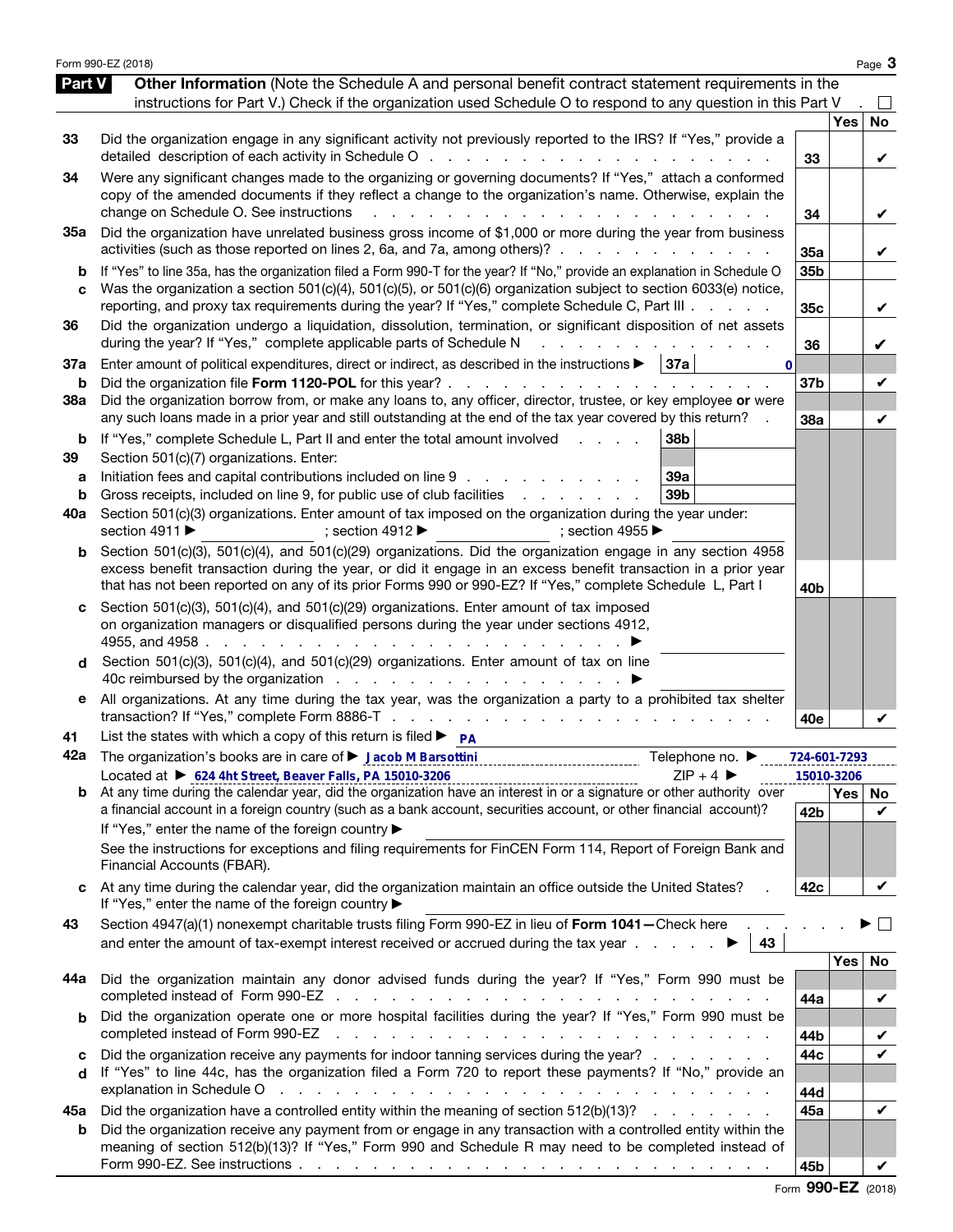| Form 990-EZ (2018) | Page |
|--------------------|------|
|                    |      |

|    |                                                                                                                     |    | ∣Yes ∣No |  |
|----|---------------------------------------------------------------------------------------------------------------------|----|----------|--|
| 46 | Did the organization engage, directly or indirectly, in political campaign activities on behalf of or in opposition |    |          |  |
|    | to candidates for public office? If "Yes," complete Schedule C, Part I. A. A. A. A. A. A. A. A. A. A.               | 46 |          |  |

| Part VII |  | Section 501(c)(3) Organizations Only |  |
|----------|--|--------------------------------------|--|
|          |  |                                      |  |

| All section 501(c)(3) organizations must answer questions 47-49b and 52, and complete the tables for lines |  |
|------------------------------------------------------------------------------------------------------------|--|
| 50 and 51.                                                                                                 |  |

|    | Check if the organization used Schedule O to respond to any question in this Part VI                          |     |      |    |
|----|---------------------------------------------------------------------------------------------------------------|-----|------|----|
|    |                                                                                                               |     | Yes⊺ | No |
| 47 | Did the organization engage in lobbying activities or have a section 501(h) election in effect during the tax |     |      |    |
|    |                                                                                                               | 47  |      |    |
| 48 | Is the organization a school as described in section $170(b)(1)(A)(ii)$ ? If "Yes," complete Schedule E       | 48  |      |    |
|    | 49a Did the organization make any transfers to an exempt non-charitable related organization?                 | 49a |      |    |
|    |                                                                                                               | 49b |      |    |
|    |                                                                                                               |     |      |    |

| 50 Complete this table for the organization's five highest compensated employees (other than officers, directors, trustees, and key |
|-------------------------------------------------------------------------------------------------------------------------------------|
| employees) who each received more than \$100,000 of compensation from the organization. If there is none, enter "None."             |

|                | to candidates for public office? If "Yes," complete Schedule C, Part I                                                                                                                                                                                      |                                  |                                                                                                                                                                                                                               |                                             | 46                      |            | ✓         |
|----------------|-------------------------------------------------------------------------------------------------------------------------------------------------------------------------------------------------------------------------------------------------------------|----------------------------------|-------------------------------------------------------------------------------------------------------------------------------------------------------------------------------------------------------------------------------|---------------------------------------------|-------------------------|------------|-----------|
| <b>Part VI</b> | Section 501(c)(3) Organizations Only                                                                                                                                                                                                                        |                                  |                                                                                                                                                                                                                               |                                             |                         |            |           |
|                | All section 501(c)(3) organizations must answer questions 47–49b and 52, and complete the tables for lines                                                                                                                                                  |                                  |                                                                                                                                                                                                                               |                                             |                         |            |           |
|                | 50 and 51.                                                                                                                                                                                                                                                  |                                  |                                                                                                                                                                                                                               |                                             |                         |            |           |
|                | Check if the organization used Schedule O to respond to any question in this Part VI                                                                                                                                                                        |                                  |                                                                                                                                                                                                                               |                                             |                         |            |           |
|                |                                                                                                                                                                                                                                                             |                                  |                                                                                                                                                                                                                               |                                             |                         | <b>Yes</b> | <b>No</b> |
| 47             | Did the organization engage in lobbying activities or have a section 501(h) election in effect during the tax                                                                                                                                               |                                  |                                                                                                                                                                                                                               |                                             |                         |            |           |
|                | year? If "Yes," complete Schedule C, Part II                                                                                                                                                                                                                |                                  | a construction of the construction of the construction of the construction of the construction of the construction of the construction of the construction of the construction of the construction of the construction of the |                                             | 47                      |            |           |
| 48             | Is the organization a school as described in section 170(b)(1)(A)(ii)? If "Yes," complete Schedule E                                                                                                                                                        |                                  |                                                                                                                                                                                                                               | <b>Contract Contract Contract</b>           | 48                      |            |           |
| 49a            | Did the organization make any transfers to an exempt non-charitable related organization?                                                                                                                                                                   |                                  |                                                                                                                                                                                                                               |                                             | 49a                     |            |           |
| b              | If "Yes," was the related organization a section 527 organization?                                                                                                                                                                                          |                                  | and the contract of the contract of the                                                                                                                                                                                       |                                             | 49b                     |            |           |
| 50             | Complete this table for the organization's five highest compensated employees (other than officers, directors, trustees, and key<br>employees) who each received more than \$100,000 of compensation from the organization. If there is none, enter "None." |                                  |                                                                                                                                                                                                                               |                                             |                         |            |           |
|                |                                                                                                                                                                                                                                                             |                                  |                                                                                                                                                                                                                               | (d) Health benefits,                        |                         |            |           |
|                | (a) Name and title of each employee                                                                                                                                                                                                                         | (b) Average<br>hours per week    | (c) Reportable<br>compensation                                                                                                                                                                                                | contributions to employee                   | (e) Estimated amount of |            |           |
|                |                                                                                                                                                                                                                                                             | devoted to position              | (Forms W-2/1099-MISC)                                                                                                                                                                                                         | benefit plans, and deferred<br>compensation | other compensation      |            |           |
| <b>None</b>    |                                                                                                                                                                                                                                                             |                                  |                                                                                                                                                                                                                               |                                             |                         |            |           |
|                |                                                                                                                                                                                                                                                             |                                  |                                                                                                                                                                                                                               |                                             |                         |            |           |
|                |                                                                                                                                                                                                                                                             |                                  |                                                                                                                                                                                                                               |                                             |                         |            |           |
|                |                                                                                                                                                                                                                                                             |                                  |                                                                                                                                                                                                                               |                                             |                         |            |           |
|                |                                                                                                                                                                                                                                                             |                                  |                                                                                                                                                                                                                               |                                             |                         |            |           |
|                |                                                                                                                                                                                                                                                             |                                  |                                                                                                                                                                                                                               |                                             |                         |            |           |
|                |                                                                                                                                                                                                                                                             |                                  |                                                                                                                                                                                                                               |                                             |                         |            |           |
|                |                                                                                                                                                                                                                                                             |                                  |                                                                                                                                                                                                                               |                                             |                         |            |           |
|                |                                                                                                                                                                                                                                                             |                                  |                                                                                                                                                                                                                               |                                             |                         |            |           |
|                |                                                                                                                                                                                                                                                             |                                  |                                                                                                                                                                                                                               |                                             |                         |            |           |
|                | f Total number of other employees paid over \$100,000                                                                                                                                                                                                       | $\ldots$ . $\blacktriangleright$ |                                                                                                                                                                                                                               |                                             |                         |            |           |
| 51             | Complete this table for the organization's five highest compensated independent contractors who each received more than<br>\$100,000 of compensation from the organization. If there is none, enter "None."                                                 |                                  |                                                                                                                                                                                                                               |                                             |                         |            |           |
|                | (a) Name and business address of each independent contractor                                                                                                                                                                                                |                                  | (b) Type of service                                                                                                                                                                                                           |                                             | (c) Compensation        |            |           |
| None           |                                                                                                                                                                                                                                                             |                                  |                                                                                                                                                                                                                               |                                             |                         |            |           |

| (a) Name and business address of each independent contractor                  | (b) Type of service | (c) Compensation |
|-------------------------------------------------------------------------------|---------------------|------------------|
| <b>None</b>                                                                   |                     |                  |
|                                                                               |                     |                  |
|                                                                               |                     |                  |
|                                                                               |                     |                  |
|                                                                               |                     |                  |
|                                                                               | $\cdot$ $\cdot$     |                  |
| d Total number of other independent contractors each receiving over \$100,000 |                     |                  |

52 Did the organization complete Schedule A? Note: All section 501(c)(3) organizations must attach a

 $\Box$  Yes  $\Box$  No

Under penalties of perjury, I declare that I have examined this return, including accompanying schedules and statements, and to the best of my knowledge and belief, it is true, correct, and complete. Declaration of preparer (other than officer) is based on all information of which preparer has any knowledge.

| Sign<br>Here                                                                                 | Signature of officer<br>Jacob Barsottini, Treasurer |                      |              | Date |                                |             |
|----------------------------------------------------------------------------------------------|-----------------------------------------------------|----------------------|--------------|------|--------------------------------|-------------|
|                                                                                              | Type or print name and title                        |                      |              |      |                                |             |
| Paid<br>Preparer                                                                             | Print/Type preparer's name                          | Preparer's signature | Date         |      | if<br>Check L<br>self-employed | <b>PTIN</b> |
| <b>Use Only</b>                                                                              | Firm's name $\blacktriangleright$                   |                      | Firm's EIN ▶ |      |                                |             |
|                                                                                              | Firm's address $\blacktriangleright$                |                      | Phone no.    |      |                                |             |
| May the IRS discuss this return with the preparer shown above? See instructions<br>Yes<br>No |                                                     |                      |              |      |                                |             |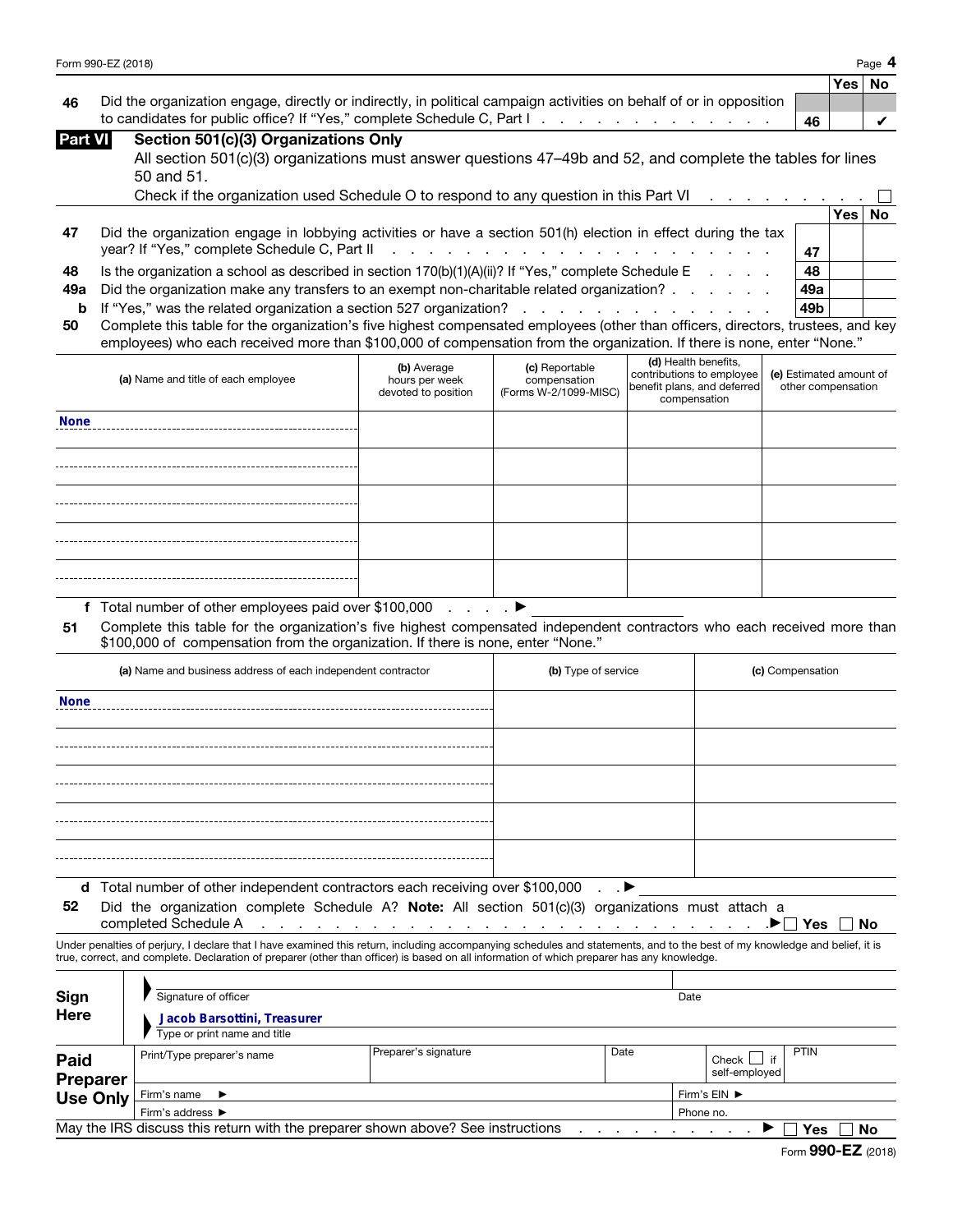| <b>SCHEDULE O</b>          | <b>Supplemental Information to Form 990 or 990-EZ</b>                                                                                                                   |                                       | OMB No. 1545-0047                   |  |
|----------------------------|-------------------------------------------------------------------------------------------------------------------------------------------------------------------------|---------------------------------------|-------------------------------------|--|
| (Form 990 or 990-EZ)       | Complete to provide information for responses to specific questions on<br>Form 990 or 990-EZ or to provide any additional information.<br>Attach to Form 990 or 990-EZ. |                                       |                                     |  |
| Department of the Treasury |                                                                                                                                                                         |                                       |                                     |  |
| Internal Revenue Service   | Go to www.irs.gov/Form990 for the latest information.                                                                                                                   |                                       | <b>Open to Public</b><br>Inspection |  |
| Name of the organization   |                                                                                                                                                                         | <b>Employer identification number</b> |                                     |  |
|                            | VIETNAM VETERANS OF AMERICA INC Pennsylvania State Council                                                                                                              |                                       | 23-2683150                          |  |
|                            | Form 990-EZ, Part I, Line 10 - Payment to Act 66 Veteran Service Officer Program \$118,192, Donation to Homeless Vets \$1,000, Donation                                 |                                       |                                     |  |
|                            | to Act 66 Audit \$700, Donation to Hurricane Harvey \$500, Donation to Veterans in the Justice System \$457, Donation to Veterans in Need,                              |                                       |                                     |  |
|                            | \$4,270, Veteran Service Program Grant Altoona VSF2,500, Veteran Service Program Grant Hollidaysburg Veterans Home \$2,500.                                             |                                       |                                     |  |
|                            |                                                                                                                                                                         |                                       |                                     |  |
|                            | Form 990-EZ, Part I, Line 16 - Travel National Leadership Conference \$6,893, Travel PA State Conference \$5,212, Travel PA War Council                                 |                                       |                                     |  |
|                            | \$249, Travel Per Diem \$607, Travel PA DMVA and Prison Projects \$1,834                                                                                                |                                       |                                     |  |
|                            |                                                                                                                                                                         |                                       |                                     |  |
|                            |                                                                                                                                                                         |                                       |                                     |  |
|                            |                                                                                                                                                                         |                                       |                                     |  |
|                            |                                                                                                                                                                         |                                       |                                     |  |
|                            |                                                                                                                                                                         |                                       |                                     |  |
|                            |                                                                                                                                                                         |                                       |                                     |  |
|                            |                                                                                                                                                                         |                                       |                                     |  |
|                            |                                                                                                                                                                         |                                       |                                     |  |
|                            |                                                                                                                                                                         |                                       |                                     |  |
|                            |                                                                                                                                                                         |                                       |                                     |  |
|                            |                                                                                                                                                                         |                                       |                                     |  |
|                            |                                                                                                                                                                         |                                       |                                     |  |
|                            |                                                                                                                                                                         |                                       |                                     |  |
|                            |                                                                                                                                                                         |                                       |                                     |  |
|                            |                                                                                                                                                                         |                                       |                                     |  |
|                            |                                                                                                                                                                         |                                       |                                     |  |
|                            |                                                                                                                                                                         |                                       |                                     |  |
|                            |                                                                                                                                                                         |                                       |                                     |  |
|                            |                                                                                                                                                                         |                                       |                                     |  |
|                            |                                                                                                                                                                         |                                       |                                     |  |
|                            |                                                                                                                                                                         |                                       |                                     |  |
|                            |                                                                                                                                                                         |                                       |                                     |  |
|                            |                                                                                                                                                                         |                                       |                                     |  |
|                            |                                                                                                                                                                         |                                       |                                     |  |
|                            |                                                                                                                                                                         |                                       |                                     |  |
|                            |                                                                                                                                                                         |                                       |                                     |  |
|                            |                                                                                                                                                                         |                                       |                                     |  |
|                            |                                                                                                                                                                         |                                       |                                     |  |
|                            |                                                                                                                                                                         |                                       |                                     |  |
|                            |                                                                                                                                                                         |                                       |                                     |  |
|                            |                                                                                                                                                                         |                                       |                                     |  |
|                            |                                                                                                                                                                         |                                       |                                     |  |

For Paperwork Reduction Act Notice, see the Instructions for Form 990 or 990-EZ. Cat. No. 51056K Schedule O (Form 990 or 990-EZ) (2018)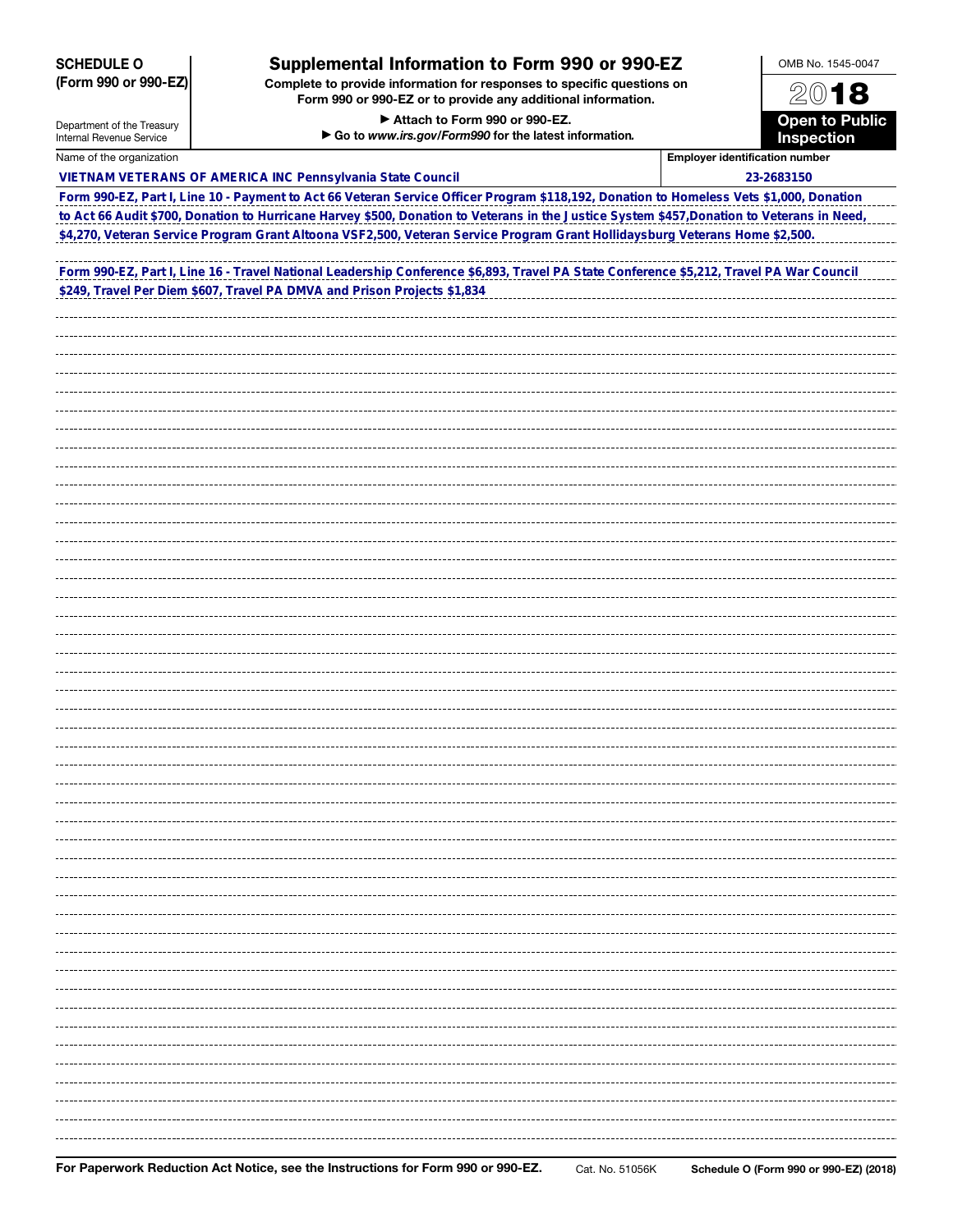Form: **Form 990-EZ (2018)** EIN: **23-2683150**

Page: **2 Part III**

\_

## **Primary Exempt Purpose**

#### **Schedule O, Statement 1 VIETNAM VETERANS OF AMERICA INC**

## **Primary Exempt Purpose** \_

Education on Toxic Exposure, TBI, PTSD, and other military related illness, Veterans Services to Veterans in the justice system homeless veterans, veterans in need and veterans sick or in distress. Provides VVA certified Veterans Service Officers to assist veterans with claims and filings. "Never Again will one generation of veterans abandon another." \_